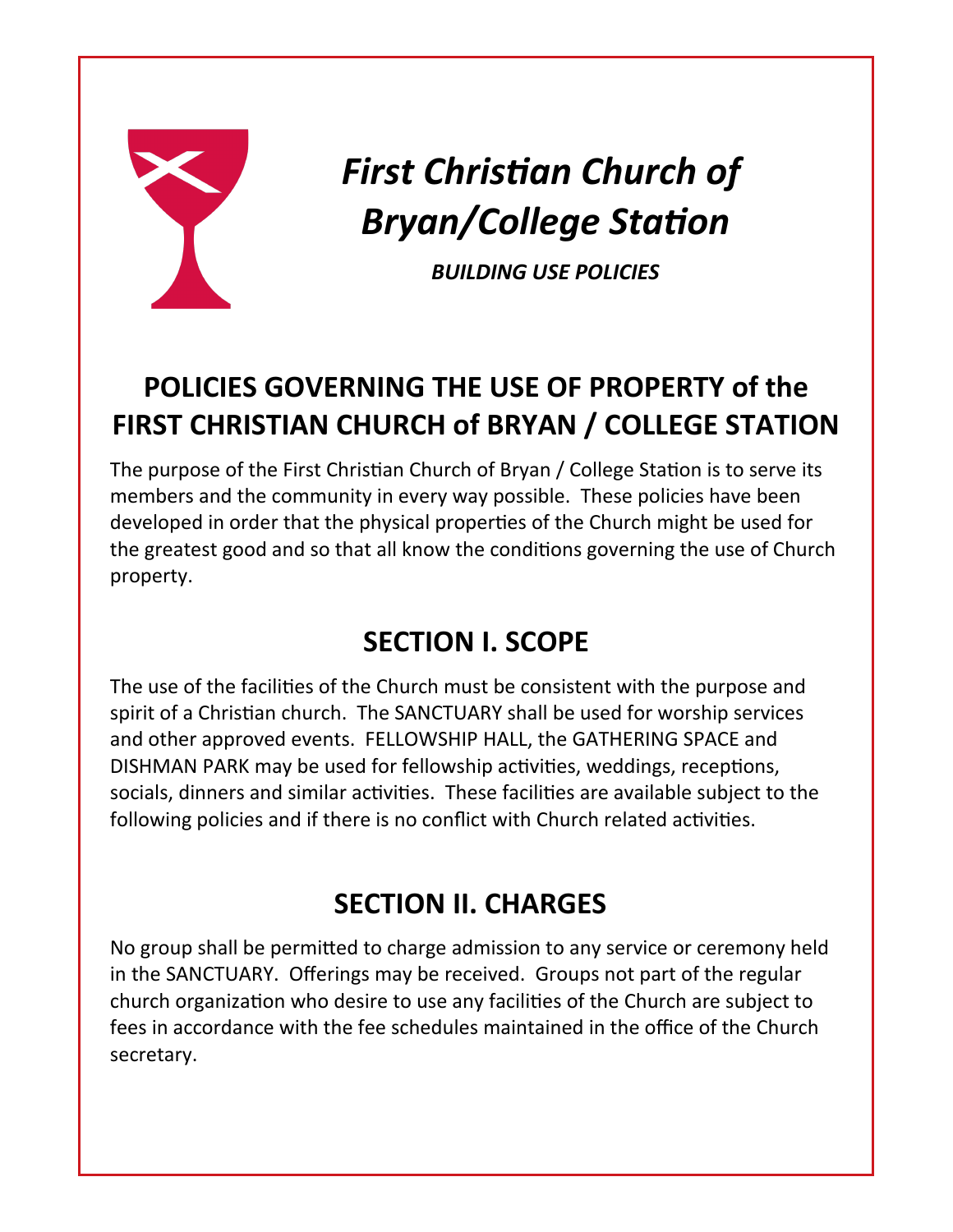#### **SECTION III DISHMAN PARK RULES**

#### **FOR THE BENEFIT OF THE NEIGHBORHOOD**

Curfew  $-11:00$  p.m.  $-6:00$  a.m.

All pets on a leash. Please clean up after your pets

No vehicles on grass

No firearms

No alcohol

No glass containers

Protect vegetation

All trash in containers

Private events may be scheduled by calling FIRST CHRISTIAN CHURCH (979) 823-5451

Please report any violations you observe

#### **SECTION IV YOUNG LIFE**

Guidelines for building use by YoungLife leaders and students are available in the Church office.

#### **SECTION V. WEDDINGS**

Requirements for the use of Church facilities for weddings are available in the office of the Church secretary.

#### **SECTION IV. FUNERALS AND BAPTISMS**

The Church facilities are offered to members, families and non-members of the congregation. Arrangements must be made with the pastor or the Church office.